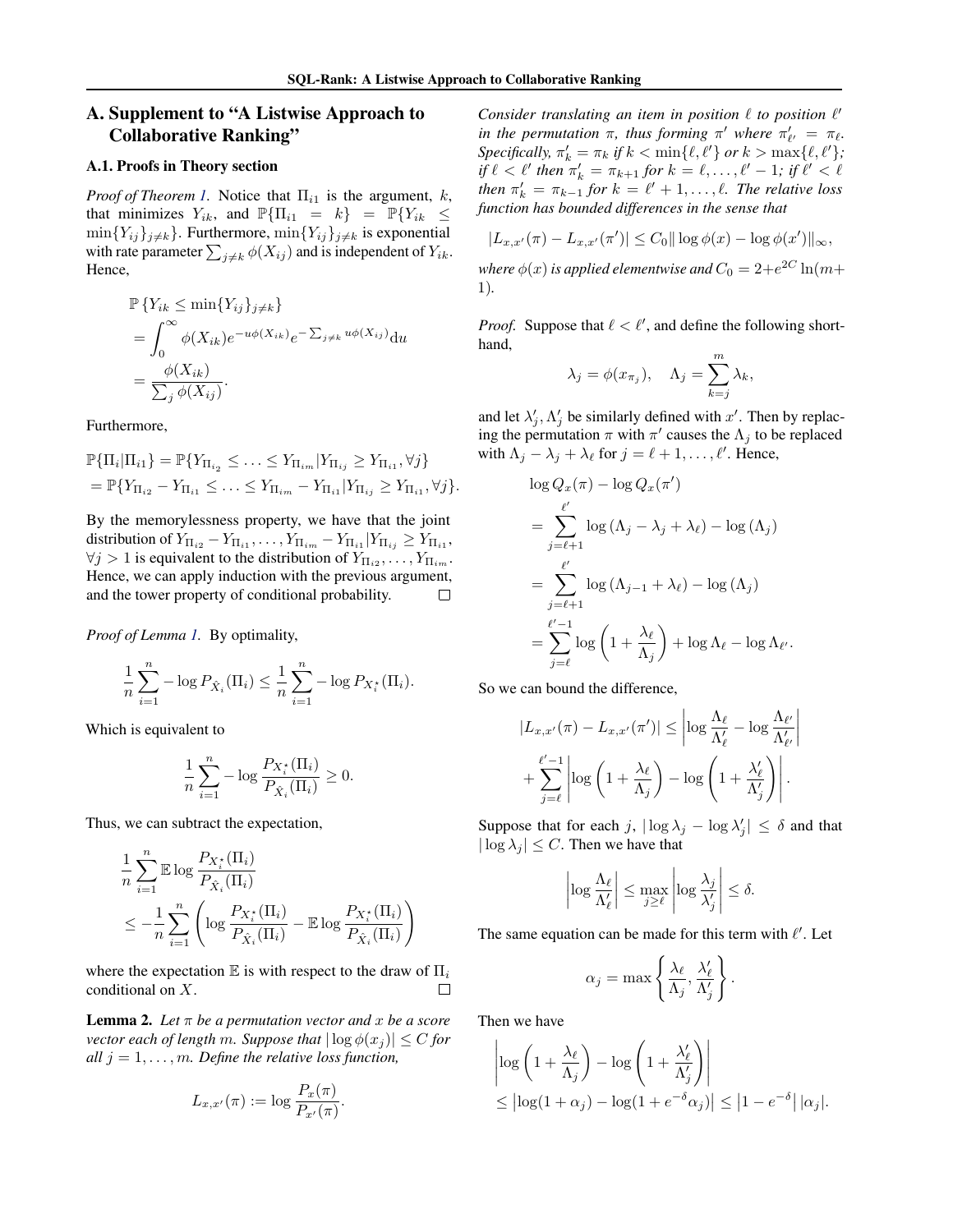Furthermore, because  $\Lambda_j \geq (m - j + 1)e^{-C}$  then  $|\alpha_j| \leq$  $(m - j + 1)^{-1}e^{2C}$  and

$$
|L_{x,x'}(\pi) - L_{x,x'}(\pi')| \le 2\delta
$$
  
+ 
$$
\sum_{j=\ell}^{\ell'-1} |1 - e^{-\delta}| \frac{e^{2C}}{m - j + 1}
$$
  

$$
\le 2\delta + |1 - e^{-\delta}| e^{2C} H_m
$$
  

$$
\le \delta(2 + e^{2C} \ln(m + 1)).
$$

In the above equation,  $H_m$  is the *mth* harmonic number. A similar calculation can be made when  $\ell' > \ell$ . Setting  $\delta = || \log \phi(x) - \log \phi(x') ||_{\infty}$  concludes the proof.  $\Box$ 

*Proof of Theorem [2.](#page-0-0)* Define the empirical process function to be

$$
\rho_n(x) := \frac{1}{n} \sum_{i=1}^n \left( \log \frac{P_{X_i^*}(\Pi_i)}{P_{X_i}(\Pi_i)} - \mathbb{E} \log \frac{P_{X_i^*}(\Pi_i)}{P_{X_i}(\Pi_i)} \right).
$$

By the listwise representation theorem,  $\rho_n(x)$  is a function of  $n \times m$  independent exponential random variables. Moreover, if we were to change the value of a single element *yik* then this would result in a change of permutation of the type described in Lemma [2.](#page-0-0) Notice that the bound on the change in the relative loss is  $C_0 \|\log \phi(X_i) - \log \phi(X'_i)\|_{\infty}$ , where  $C_0 = 2 + e^{2C} \ln(m + 1)$ , and notice that the sum of squares of these bounds are,

$$
\sum_{i,k} C_0^2 ||\log \phi(X_i) - \log \phi(X'_i) ||_{\infty}^2
$$
  
=  $mC_0^2 \sum_{i=1}^n ||\log \phi(X_i) - \log \phi(X'_i) ||_{\infty}^2$   
=  $mC_0^2 ||Z - Z'||_{\infty,2}^2$ ,

where  $Z, Z'$  are  $\log \phi$  applied elementwise to  $X, X'$  respectively. By Lemma [2](#page-0-0) and McDiarmid's inequality,

$$
\mathbb{P}\{n(\rho_n(x)-\rho_n(x'))>\epsilon\}\leq \exp\left(-\frac{2\epsilon^2}{mC_0^2\|Z-Z'\|_{\infty,2}^2}\right).
$$

Hence, the stochastic process  $\{n\rho_n(X): X \in \mathcal{X}\}\)$  is a subGaussian field with canonical distance,

$$
d(X, X') := \sqrt{m}C_0 ||Z - Z'||_{\infty, 2}.
$$

The result follows by Dudley's chaining [\(Talagrand,](#page-0-0) [2006\)](#page-0-0).  $\Box$ 

**Lemma 3.** *If*  $\log \phi$  *is 1-Lipschitz then we have that*  $g(Z) \leq$  $g(\mathcal{X})$ .

*Proof.* Let  $X, X' \in \mathcal{X}$ , and  $Z = \log \phi(X), Z' =$  $\log \phi(X')$ . Then

$$
|z_{ij} - z'_{ij}| \le |x_{ij} - x'_{ij}|,
$$

by the Lipschitz property. Hence,  $||Z - Z'||_{\infty,2} \leq ||X - \overline{Z'}||_{\infty}$  $X' \parallel_{\infty,2}$ , and so

$$
\mathcal{N}(u, \mathcal{Z}, \|\!.\|_{\infty,2}) \leq \mathcal{N}(u, \mathcal{X}, \|\!.\|_{\infty,2}).
$$

*Proof of Corollary [1.](#page-0-0)* Consider two matrices  $X, X'$  in the model [\(7\)](#page-0-0) then

$$
||x_i - x'_i||_{\infty} = \max_j |\beta^\top z_{ij} - \beta'^\top z_{ij}| \le ||\beta - \beta'||_2||Z_i||_{2,\infty}.
$$

Let  $\zeta = \max_i ||Z_i||_{2,\infty}$  then

$$
||X - X'||_{\infty,2} \le \zeta ||\beta - \beta'||_2.
$$

The covering number of  $X$  is therefore bounded by

$$
\mathcal{N}(\mathcal{X}, u, \|.\|_{\infty,2}) \leq \mathcal{N}(B_{c_b}, u/\zeta, \|.\|_2) \leq \left(\frac{\zeta C_0 c_b}{u}\right)^s,
$$

for an absolute constant  $C_0$ , where  $B_{c<sub>b</sub>}$  is the  $\ell_2$  ball of radius *cb*. The result follows by Lemma 3 and Theorem [2.](#page-0-0)  $\Box$ 

*Proof of Corollary* [2.](#page-0-0) Let  $X = UV^{\perp}$  and  $X' = U'V'^{\perp}$ such that  $U, V, U', V'$  bounded by 1 in Frobenius norm (modifying the Frobenius norm bound does not change the substance of the proof). Consider

$$
|u_i^{\top} v_j - u_i'^{\top} v_j' | \le |u_i^{\top} v_j - u_i'^{\top} v_j| + |u_i'^{\top} v_j - u_i'^{\top} v_j' |
$$
  
\n
$$
\le ||u_i - u_i'|| ||v_j|| + ||u_i'|| ||v_j - v_j'||.
$$

Maximizing this over the selection of *j*,

$$
\max_{j} |u_i^{\top} v_j - u_i'^{\top} v_j'|
$$
  
\n
$$
\leq ||u_i - u_i'||_2||V||_{2,\infty} + ||u_i||_2||V - V'||_{2,\infty}.
$$

Hence,

$$
||X - X'||_{\infty,2}
$$
  
\n
$$
\leq ||U - U'||_F ||V||_{2,\infty} + ||U'||_F ||V - V'||_{2,\infty}
$$
  
\n
$$
\leq ||U - U'||_F + ||V - V'||_{2,\infty}.
$$

Consider the vectorization mapping from the  $m \times r$  matrix to the *mr* dimensional vectors. The Frobenius norm is mapped to the  $\ell_2$  norm, and we can consider the 2,  $\infty$  norm to be, the norm  $||x||_{\rho} = \max_{j} ||(x_{jr+1},...,x_{j(r+1)})||_2$ . The  $\rho$ -norm unit ball  $(B<sub>o</sub>)$  is just the Cartesian product of the  $\ell_2$  norm ball in *K* dimensions. The volume of a *d*-dimensional ball, *Vd*, is bounded by

$$
C_l \le \frac{V_d}{(e\pi)^{d/2}} d^{\frac{d}{2}} \le C_u,
$$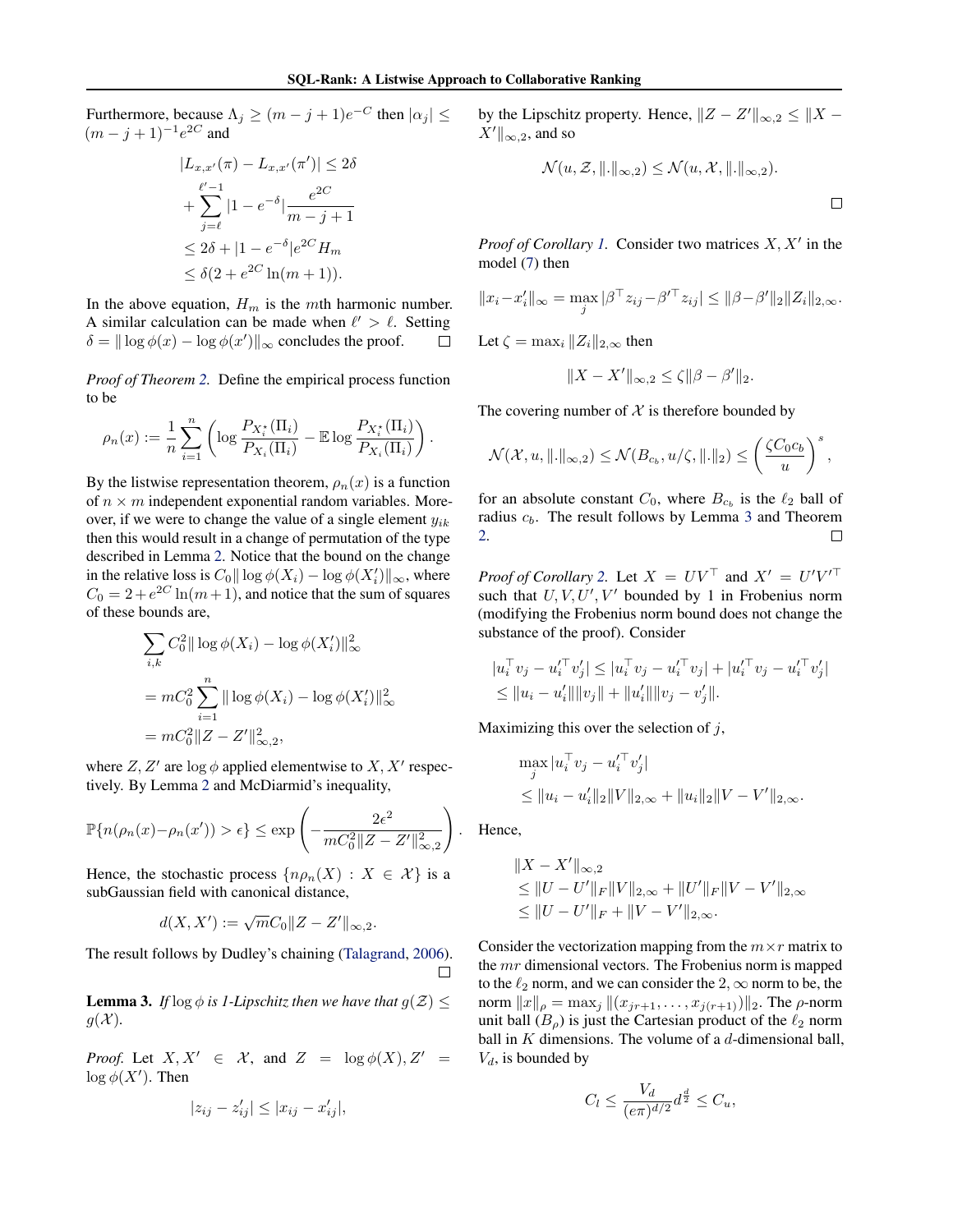where  $C_l < C_u$  are universal constants. So the volume ratio between the  $\ell_2$  norm ball and the  $\rho$  norm ball is bounded by

$$
\frac{V(B_2)}{V(B_\rho)} \le C \left(\frac{r^{r/2}}{(e\pi)^{r/2}}\right)^m / \left(\frac{(rm)^{rm/2}}{(e\pi)^{rm/2}}\right)
$$
  

$$
\le Cm^{-rm/2},
$$

where  $C = C_u/C_l$ .

$$
\mathcal{N}(\epsilon, B_2, \|\!.\|_{\rho}) \leq C_r \left(\frac{2}{\epsilon} + 1\right)^{rm} m^{-rm/2}
$$

$$
\leq C \left(\frac{3}{\epsilon \sqrt{m}}\right)^{rm},
$$

for  $\epsilon \leq 1$ . This is also the covering number of the Frobenius norm ball in the  $2, \infty$  norm. Moreover, we know that the covering number of the unit Frobenius norm ball in  $n \times K$ matrices  $(B_F)$  in the Frobenius norm is

$$
\mathcal{N}(\epsilon, B_F, \|\raisebox{.4ex}{.}\|_F) \leq \left(\frac{c}{\epsilon}\right)^{nr},
$$

for some constant *c*. Consider covering the space  $X$ , by selecting centers *U*, *V* from the  $\epsilon/2$ -coverings of  $B_F$  in the *F*-norm and  $2, \infty$  norm respectively. By the above norm bound, this produces an  $\epsilon$ -covering in the  $\infty$ , 2 norm. Dudley's entropy bound is thus

$$
\int_0^\infty \sqrt{\log \mathcal{N}(\epsilon, B_F, ||.||_F) + \log \mathcal{N}(\epsilon, B_F, ||.||_{2,\infty})} d\epsilon
$$
  

$$
\leq \int_0^c \sqrt{nr \log(c/\epsilon)} d\epsilon + \int_0^{3/\sqrt{m}} \sqrt{-mr \log(\epsilon \sqrt{m}/3)} d\epsilon.
$$

So that

$$
\int_0^c \sqrt{n r \log(c/\epsilon)} d\epsilon
$$
  

$$
\leq c' \sqrt{n r}
$$

for some absolute constant *c'* and

$$
\int_0^{3/\sqrt{m}} \sqrt{-mr \log(\epsilon \sqrt{m}/3)} d\epsilon \le \int_0^3 \sqrt{r \log(u/3)} du
$$
  
\$\leq c'\sqrt{r}\$.

 $\Box$ 

Hence, for  $g(\mathcal{X}) \le c' \sqrt{nr}$  and we have the result.

## A.2. Algorithms

Algorithm 3 Compute gradient for *V* when *U* fixed **Input:**  $\Pi$ ,  $U$ ,  $V$ ,  $\lambda$ ,  $\rho$ Output:  $g \{ g \in \mathbb{R}^{r \times m} \text{ is the gradient for } f(V) \}$  $q = \lambda \cdot V$ for  $i = 1$  to  $n$  do Precompute  $h_t = u_i^T v_{\Pi_{it}}$  for  $1 \le t \le \bar{m}$  {For implicit feedback, it should be  $(1 + \rho) \cdot \tilde{m}$  instead of  $\tilde{m}$ , since  $\rho \cdot \tilde{m}$  0's are appended to the back } Initialize  $total = 0, \, tt = 0$ for  $t = \bar{m}$  to 1 do  $total += exp(h_t)$  $tt += 1/total$ end for Initialize  $c[t]=0$  for  $1 \le t \le \overline{m}$ for  $t = \bar{m}$  to 1 do  $c[t] += h_t \cdot (1 - h_t)$  $c[t]$  +=  $\exp(h_t) \cdot h_t \cdot (1-h_t) \cdot tt$  $total += exp(h_t)$  $tt \rightleftharpoons 1/total$ 

end for for  $t = 1$  to  $\bar{m}$  do  $g[:, \Pi_{it}] \rightarrow = c[t] \cdot u_i$ end for end for Return *g*

Algorithm 4 Gradient update for *V* (Same procedure for updating *U*)

Input: *V, ss*, *rate {rate* refers to the decaying rate of the step size *ss}* Output: *V*

Compute gradient *g* for *V {*see alg 3*}*  $V \rightarrow -s s \cdot g$  $ss == rate$ Return *V*



*Figure 3.* Comparing implicit feedback methods.